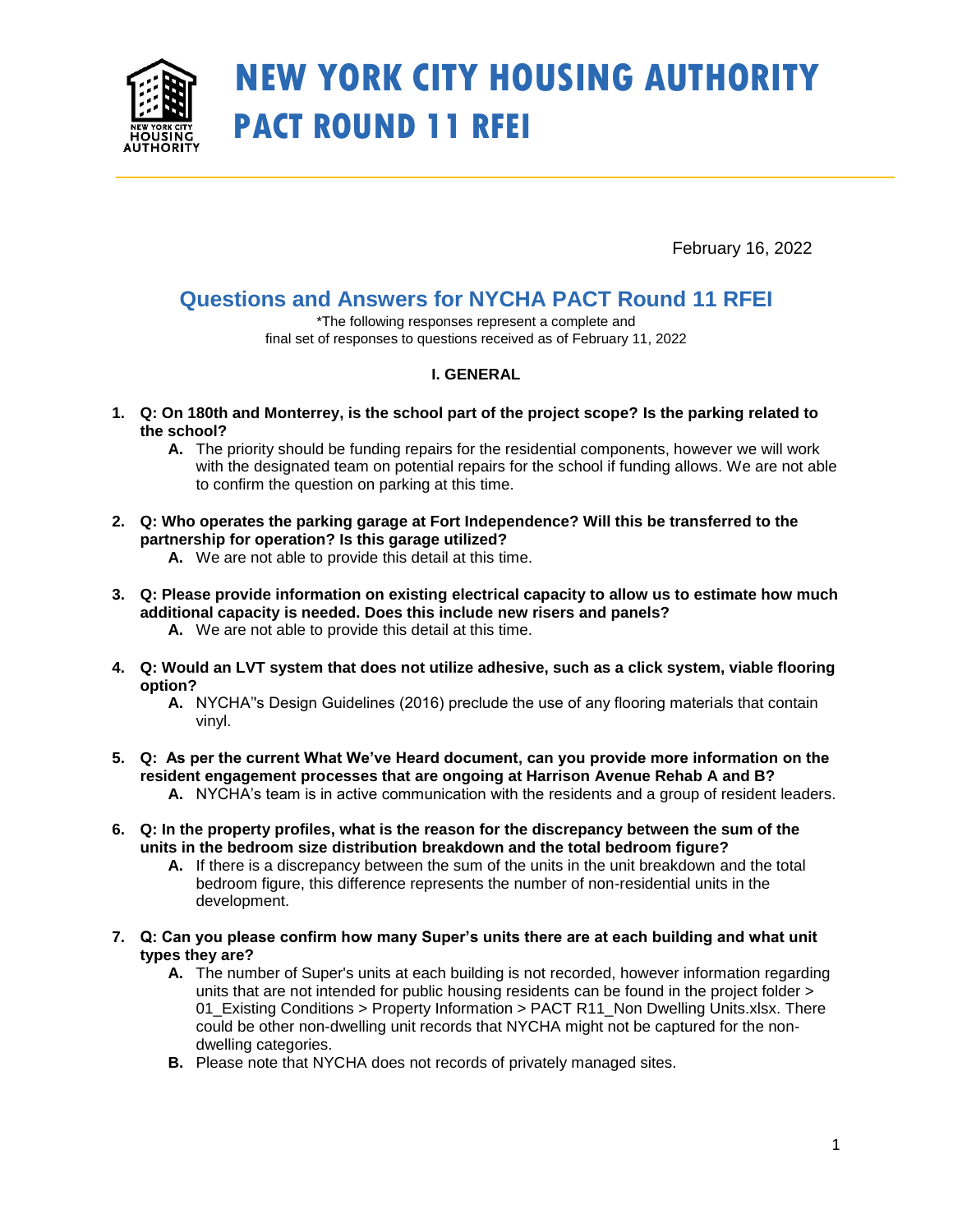#### **8. Q: Can you please provide how many full baths and half baths there are in each development?**

- **A.** NYCHA does not keep track of half baths. For full bathroom info, please find it in the project folder > 01 Existing Conditions > Property Information > PACT R11 Bathrooms All Developments.xlsx.
- **9. Q: Have the section 3 forms been issued yet? According to the RFEI, they are "to be provided".**
	- **A.** The updated Section 3 forms have been uploaded to the procurement website at <https://eshare.nycha.info/sites/pact11/>

# **II. JACKIE ROBINSON & HARLEM SCATTERED SITES**

#### **10. Q: Please provide a listing of buildings which are individually-metered and which buildings are master-metered.**

**A.** This information is not available at this time.

#### **11. Q: Please provide list of laundry rooms and community rooms by building.**

**A.** The information we are able to share at this time has been included in the Property Profiles.

#### **12. Q: Please list the number of boilers by building, age of boilers & fuel type**

**A.** Please find the requested list of boilers detailing the installation date and fuel type in the project folder > 01\_Existing Conditions > Building Systems > Heating Systems > PACT R11\_Boiler Details\_All Developments.xlsx. Please note that the boilers at the sites of the Murphy Private project and some of the sites of the Northwest Bronx Scattered Sites project are managed by Kraus Management as opposed to NYCHA. As a result, the spreadsheet provided does not include the most recent boiler information, but rather the information when these sites started being managed by Kraus Management.

#### **13. Q: Please list the number of parking spaces by building.**

**A.** Please see below the table detailing the number of parking spaces by development as of December 31, 2021. Please note that not all developments have parking spaces.

| <b>PACT</b><br><b>Project</b><br><b>Name</b>                                                            | <b>Location</b><br><b>Name</b>       | <b>Reserve</b><br>$d\ell$<br>Non-<br><b>Reserve</b><br>d | <b>Total</b><br><b>Spac</b><br><b>es</b> | <b>Reside</b><br>nt<br><b>Permit</b><br><b>Issued</b> | Non-<br><b>Reside</b><br>nt<br><b>Permit</b><br><b>Issued</b> | <b>Total</b><br><b>Perm</b><br>it.<br><b>Issue</b><br>d | <b>Spaces for</b><br><b>Constructi</b><br>on | <b>Total</b><br><b>Vacanci</b><br><b>es</b> |
|---------------------------------------------------------------------------------------------------------|--------------------------------------|----------------------------------------------------------|------------------------------------------|-------------------------------------------------------|---------------------------------------------------------------|---------------------------------------------------------|----------------------------------------------|---------------------------------------------|
| <b>Boston</b><br>Secor.<br><b>Boston</b><br><b>Road Plaza</b><br>&<br><b>Middletown</b><br><b>Plaza</b> | <b>Boston</b><br><b>Road Plaza</b>   | <b>Reserve</b><br>d                                      | 57                                       | 11                                                    | 5                                                             | 16                                                      |                                              | 41                                          |
|                                                                                                         | <b>Boston</b><br><b>Secor</b>        | <b>Reserve</b><br>d                                      | 362                                      | 145                                                   | 4                                                             | 149                                                     |                                              | 213                                         |
|                                                                                                         | <b>Middletown</b><br>Plaza           | Reserve<br>d                                             | 35                                       | 16                                                    | 6                                                             | 22                                                      |                                              | 13                                          |
| <b>Jackie</b><br><b>Robinson &amp;</b><br><b>Harlem</b><br><b>Scattered</b><br><b>Sites</b>             | 131 St.<br><b>Nicholas</b><br>Avenue | <b>Reserve</b><br>d                                      | 14                                       | 11                                                    | $\Omega$                                                      | 11                                                      |                                              | 3                                           |
|                                                                                                         | Corsi<br><b>Houses</b>               | <b>Reserve</b><br>d                                      | 19                                       | 1                                                     | $\overline{2}$                                                | 3                                                       | 5                                            | 11                                          |
|                                                                                                         | <b>Jackie</b><br><b>Robinson</b>     | <b>Reserve</b><br>d                                      | 23                                       | $\overline{7}$                                        | $\Omega$                                                      | $\overline{7}$                                          | $\overline{7}$                               | 9                                           |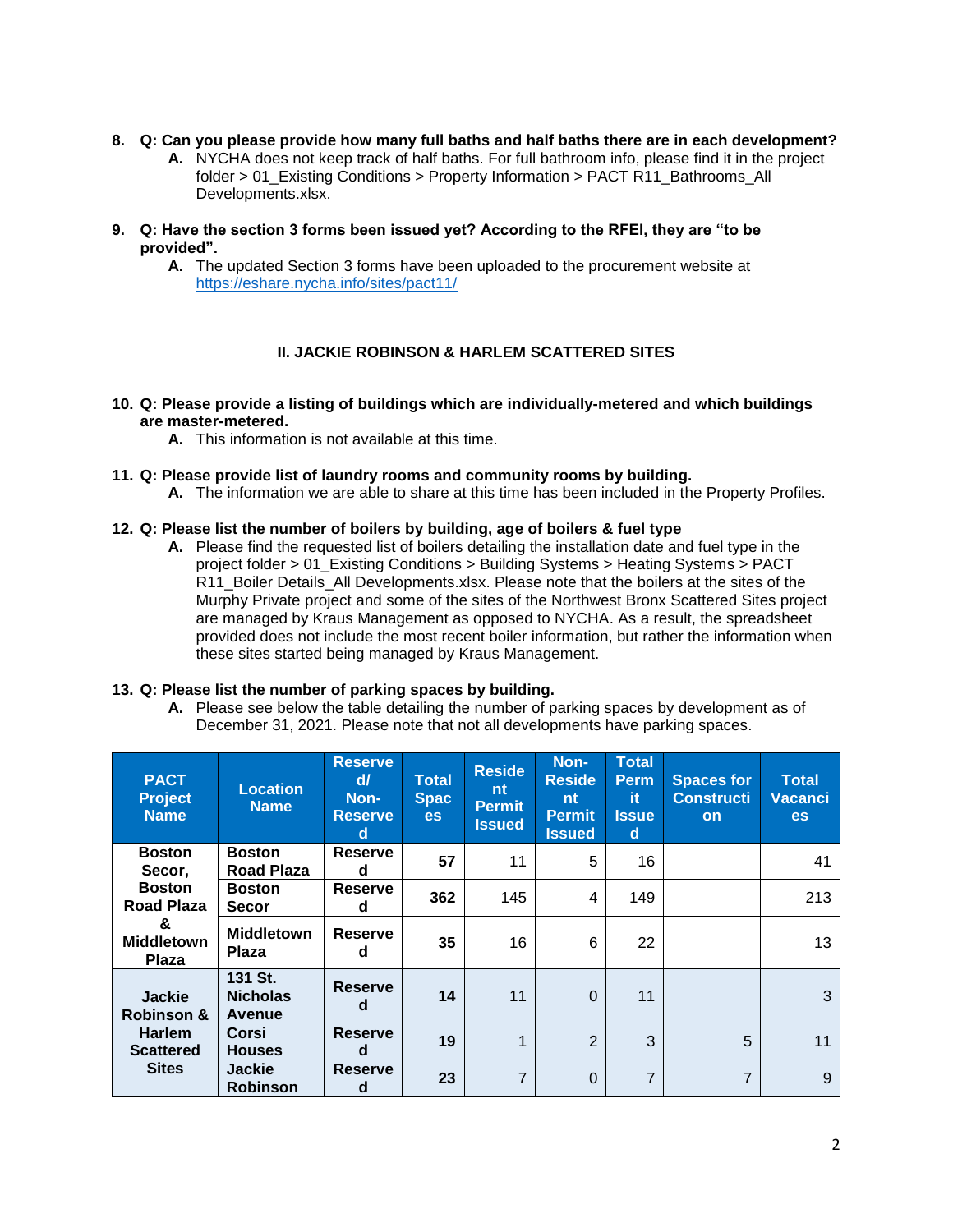|                                                                      | <b>UPACA</b><br><b>Urban</b><br>Renewal<br>(Site 5)                          | <b>Reserve</b><br>d                                   | 17  | $\overline{7}$ | $\mathbf{1}$   | 8   |              | 9              |
|----------------------------------------------------------------------|------------------------------------------------------------------------------|-------------------------------------------------------|-----|----------------|----------------|-----|--------------|----------------|
| <b>Manhattany</b><br>ille                                            | <b>Manhattanv</b><br>ille Houses                                             | <b>Reserve</b><br>d                                   | 125 | 113            | 6              | 119 | $\mathbf{1}$ | 5              |
| <b>Murphy</b><br><b>Private</b>                                      | <b>Bryant</b><br>Avenue-<br>East 174th<br><b>Street</b>                      | Non-<br><b>Reserve</b><br>d                           | 14  | 8              | 3              | 11  |              | 3              |
|                                                                      | East 165th<br>Street-<br><b>Bryant Ave.</b>                                  | Non-<br><b>Reserve</b><br>$\mathsf d$                 | 51  | 27             | 9              | 36  |              | 15             |
|                                                                      | East 173rd<br><b>Street-Vyse</b><br>Ave.                                     | Non-<br><b>Reserve</b><br>d                           | 33  | 19             | 11             | 30  |              | 3              |
|                                                                      | Hoe<br>Avenue-<br>East 173rd<br><b>Street</b>                                | Non-<br><b>Reserve</b><br>$\mathbf d$                 | 20  | 15             | 5              | 20  |              | $\pmb{0}$      |
| <b>Northwest</b><br><b>Bronx</b><br><b>Scattered</b><br><b>Sites</b> | <b>1010 East</b><br>178th Street                                             | Non-<br><b>Reserve</b><br>d                           | 35  | 21             | $\overline{7}$ | 28  |              | $\overline{7}$ |
|                                                                      | <b>Bailey</b><br>Avenue-W.<br><b>193rd</b><br><b>Street</b><br><b>Houses</b> | Non-<br><b>Reserve</b><br>d                           | 29  | 23             | 1              | 24  |              | 5              |
|                                                                      | East 180th<br>Street-<br><b>Monterey</b><br>Ave.                             | Non-<br><b>Reserve</b><br>$\operatorname{\mathsf{d}}$ | 18  | 13             | $\overline{2}$ | 15  |              | 3              |
|                                                                      | Fort<br>Independen<br>ce Houses                                              | <b>Reserve</b><br>$\mathsf{d}$                        | 59  | 33             | 16             | 49  |              | 10             |
|                                                                      | <b>Twin Parks</b><br>East                                                    | <b>Reserve</b><br>d                                   | 35  | 5              | $\overline{4}$ | 9   |              | 26             |
|                                                                      | West<br><b>Tremont</b><br><b>Avenue</b>                                      | Non-<br><b>Reserve</b><br>d                           | 17  | $\overline{c}$ | 8              | 10  | 4            | $\sqrt{3}$     |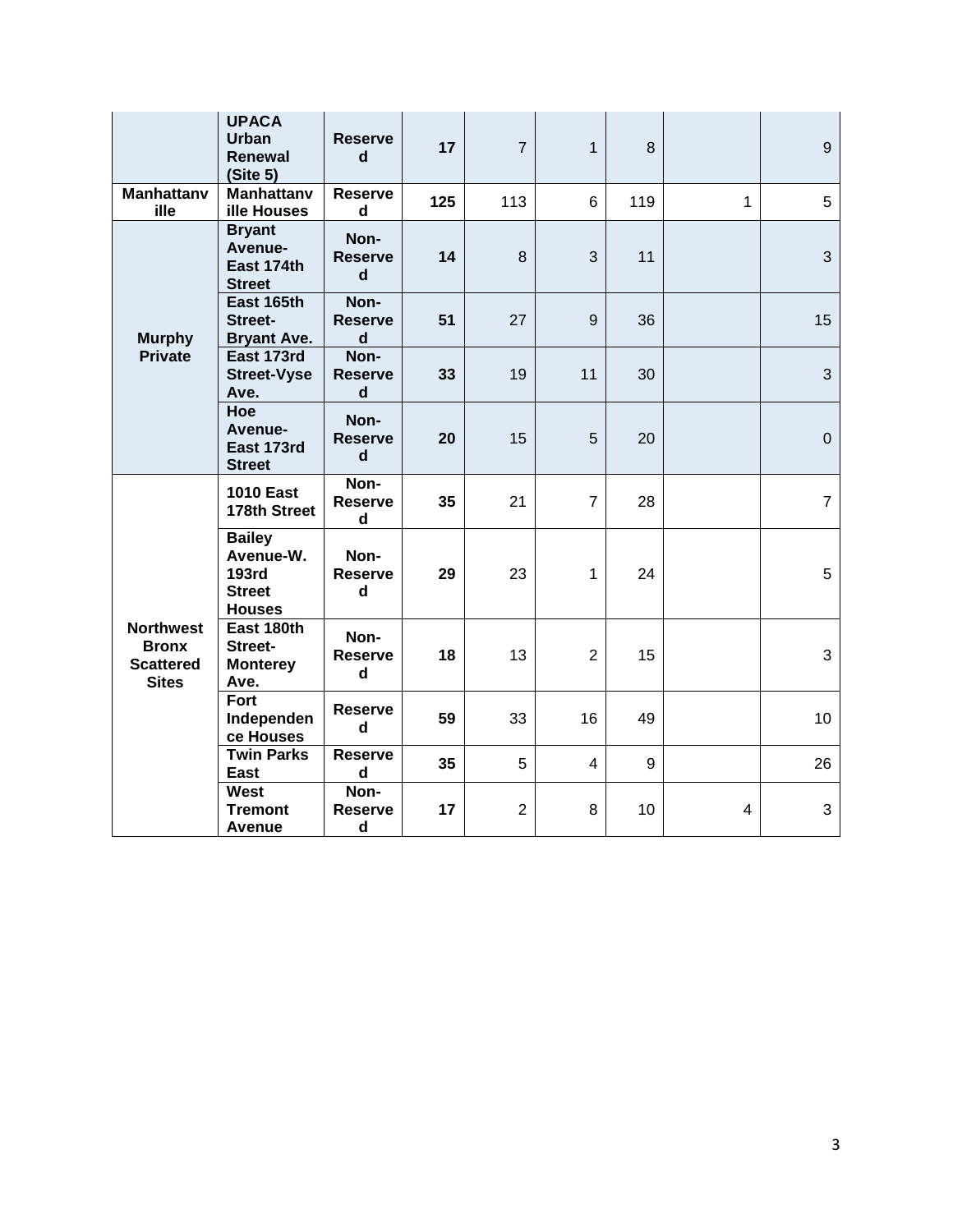# **14. Q: Please provide list of buildings with exterior seating and/or play areas and equipment.**

**A.** NYCHA does not keep track of outdoor seating areas. Only playgrounds are recorded on NYCHA's database. Please see the table below detailing the number of playgrounds on Round 11 campuses.

| <b>PACT Project Name</b>                           | <b>Development Name</b>                            | # Playgrounds on<br>the Campus |
|----------------------------------------------------|----------------------------------------------------|--------------------------------|
| Boston Secor, Boston                               | <b>BOSTON ROAD PLAZA</b>                           | 0                              |
| Road Plaza &                                       | <b>BOSTON SECOR</b>                                | $\overline{2}$                 |
| Middletown Plaza                                   | <b>MIDDLETOWN PLAZA</b>                            | $\mathbf 0$                    |
|                                                    | <b>131 SAINT NICHOLAS AVENUE</b>                   | $\mathbf{1}$                   |
|                                                    | <b>CORSI HOUSES</b>                                | $\mathbf 0$                    |
|                                                    | MORRIS PARK SENIOR CITIZENS HOME                   | $\mathbf{0}$                   |
| Jackie Robinson &<br><b>Harlem Scattered Sites</b> | REHAB PROGRAM (TAFT REHABS)                        | $\mathbf 0$                    |
|                                                    | <b>ROBINSON</b>                                    | $\mathbf{1}$                   |
|                                                    | <b>UPACA (SITE 5)</b>                              | 0                              |
|                                                    | <b>UPACA (SITE 6)</b>                              | $\mathbf 0$                    |
| Manhattanville                                     | MANHATTANVILLE                                     | 4                              |
|                                                    | BRYANT AVENUE-EAST 174TH STREET                    | 1                              |
|                                                    | <b>EAST 165TH STREET-BRYANT AVENUE</b>             | $\mathbf{1}$                   |
|                                                    | <b>EAST 173RD STREET-VYSE AVENUE</b>               | $\sqrt{2}$                     |
|                                                    | HOE AVENUE-EAST 173RD STREET                       | $\mathbf 0$                    |
| <b>Murphy Private</b>                              | HUNTS POINT AVENUE REHAB                           | 1                              |
|                                                    | LONGFELLOW AVENUE REHAB                            | $\Omega$                       |
|                                                    | WEST FARMS ROAD REHAB                              | $\mathbf 0$                    |
|                                                    | WEST FARMS SQUARE CONVENTIONAL                     | $\overline{0}$                 |
|                                                    | 1010 EAST 178TH STREET                             | $\overline{2}$                 |
|                                                    | BAILEY AVENUE-WEST 193RD STREET                    | 1                              |
|                                                    | EAST 180TH STREET-MONTEREY AVENUE                  | 1                              |
|                                                    | FORT INDEPENDENCE STREET-HEATH AVENUE              | $\mathbf{1}$                   |
| <b>Northwest Bronx</b>                             | HARRISON AVENUE REHAB (GROUP A)                    | 0                              |
| <b>Scattered Sites</b>                             | HARRISON AVENUE REHAB (GROUP B)                    | $\mathbf 0$                    |
|                                                    | TWIN PARKS EAST (SITE 9)                           | 0                              |
|                                                    | UNIVERSITY AVENUE REHAB                            | 1                              |
|                                                    | WEST TREMONT AVENUE-SEDGWICK AVENUE<br><b>AREA</b> | 0                              |

#### **15. Q: Please provide the current electrical service (AMP's) in each.**

**A.** This information is not available at this time.

# **16. Q: Please provide us with any gas outages for the projects.**

**A.** This information is not available at this time.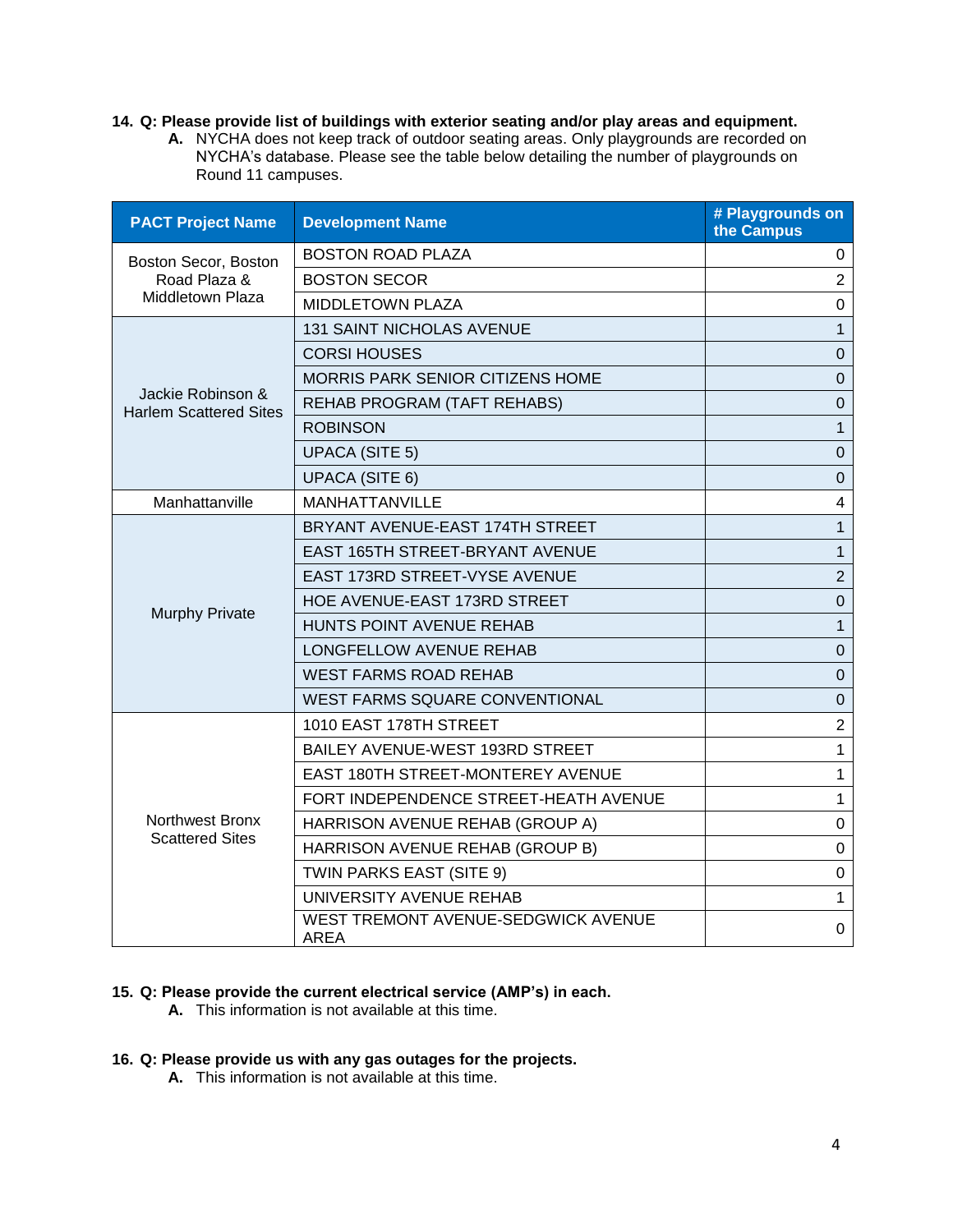#### **17. Q: Please provide any parking requirements that will remain on the UPAC sites.**

**A.** Parking requirements will be in line with existing zoning on site.

# **18. Q. Are the trash chutes operational?**

- **A.** We are not able to confirm at this time.
- **19. Q: Is existing parking for staff and residents? If for residents how do you determine who gets a spot?**
	- **A.** Parking info as of December 31, 2021 at each Round 11 development is detailed in the table below. NYCHA residents and non-NYCHA residents can apply or renew their permits at https://www.nychaparking.com/parking-permits/

| <b>PACT</b><br><b>Project</b><br><b>Name</b>      | <b>Location</b><br><b>Name</b>                      | <b>Reserve</b><br>$d\vec{l}$<br>Non-<br><b>Reserve</b><br>d | <b>Total</b><br><b>Spac</b><br>es | <b>Reside</b><br>nt<br><b>Permit</b><br><b>Issued</b> | Non-<br><b>Reside</b><br>nt<br><b>Permit</b><br><b>Issued</b> | <b>Total</b><br>Perm<br>it.<br><b>Issue</b><br>d | <b>Spaces for</b><br><b>Constructi</b><br><b>on</b> | <b>Total</b><br><b>Vacanci</b><br>es |
|---------------------------------------------------|-----------------------------------------------------|-------------------------------------------------------------|-----------------------------------|-------------------------------------------------------|---------------------------------------------------------------|--------------------------------------------------|-----------------------------------------------------|--------------------------------------|
| <b>Boston</b><br>Secor,                           | <b>Boston</b><br><b>Road Plaza</b>                  | <b>Reserve</b><br>$\mathbf d$                               | 57                                | 11                                                    | 5                                                             | 16                                               |                                                     | 41                                   |
| <b>Boston</b><br><b>Road Plaza</b>                | <b>Boston</b><br><b>Secor</b>                       | <b>Reserve</b><br>$\mathsf{d}$                              | 362                               | 145                                                   | $\overline{4}$                                                | 149                                              |                                                     | 213                                  |
| &<br><b>Middletown</b><br><b>Plaza</b>            | <b>Middletown</b><br>Plaza                          | <b>Reserve</b><br>d                                         | 35                                | 16                                                    | 6                                                             | 22                                               |                                                     | 13                                   |
|                                                   | 131 St.<br><b>Nicholas</b><br><b>Avenue</b>         | <b>Reserve</b><br>d                                         | 14                                | 11                                                    | $\mathbf 0$                                                   | 11                                               |                                                     | 3                                    |
| <b>Jackie</b><br>Robinson &                       | <b>Corsi</b><br><b>Houses</b>                       | <b>Reserve</b><br>$\mathbf d$                               | 19                                | $\mathbf{1}$                                          | $\overline{2}$                                                | 3                                                | 5                                                   | 11                                   |
| <b>Harlem</b><br><b>Scattered</b><br><b>Sites</b> | <b>Jackie</b><br>Robinson                           | <b>Reserve</b><br>d                                         | 23                                | $\overline{7}$                                        | $\mathbf 0$                                                   | $\overline{7}$                                   | $\overline{7}$                                      | 9                                    |
|                                                   | <b>UPACA</b><br><b>Urban</b><br>Renewal<br>(Site 5) | <b>Reserve</b><br>d                                         | 17                                | $\overline{7}$                                        | $\mathbf 1$                                                   | 8                                                |                                                     | $\boldsymbol{9}$                     |
| <b>Manhattanv</b><br>ille                         | <b>Manhattanv</b><br>ille Houses                    | <b>Reserve</b><br>d                                         | 125                               | 113                                                   | 6                                                             | 119                                              | 1                                                   | 5                                    |
| <b>Murphy</b><br><b>Private</b>                   | <b>Bryant</b><br>Avenue-<br>East 174th<br>Street    | Non-<br><b>Reserve</b><br>d                                 | 14                                | 8                                                     | 3                                                             | 11                                               |                                                     | 3                                    |
|                                                   | East 165th<br><b>Street-</b><br><b>Bryant Ave.</b>  | Non-<br><b>Reserve</b><br>d                                 | 51                                | 27                                                    | 9                                                             | 36                                               |                                                     | 15                                   |
|                                                   | East 173rd<br><b>Street-Vyse</b><br>Ave.            | Non-<br><b>Reserve</b><br>$\mathbf d$                       | 33                                | 19                                                    | 11                                                            | 30                                               |                                                     | 3                                    |
|                                                   | Hoe<br>Avenue-<br>East 173rd<br><b>Street</b>       | Non-<br><b>Reserve</b><br>$\mathsf{d}$                      | 20                                | 15                                                    | 5                                                             | 20                                               |                                                     | $\mathbf 0$                          |
| <b>Northwest</b><br><b>Bronx</b>                  | <b>1010 East</b><br>178th Street                    | Non-<br><b>Reserve</b><br>d                                 | 35                                | 21                                                    | $\overline{7}$                                                | 28                                               |                                                     | $\overline{7}$                       |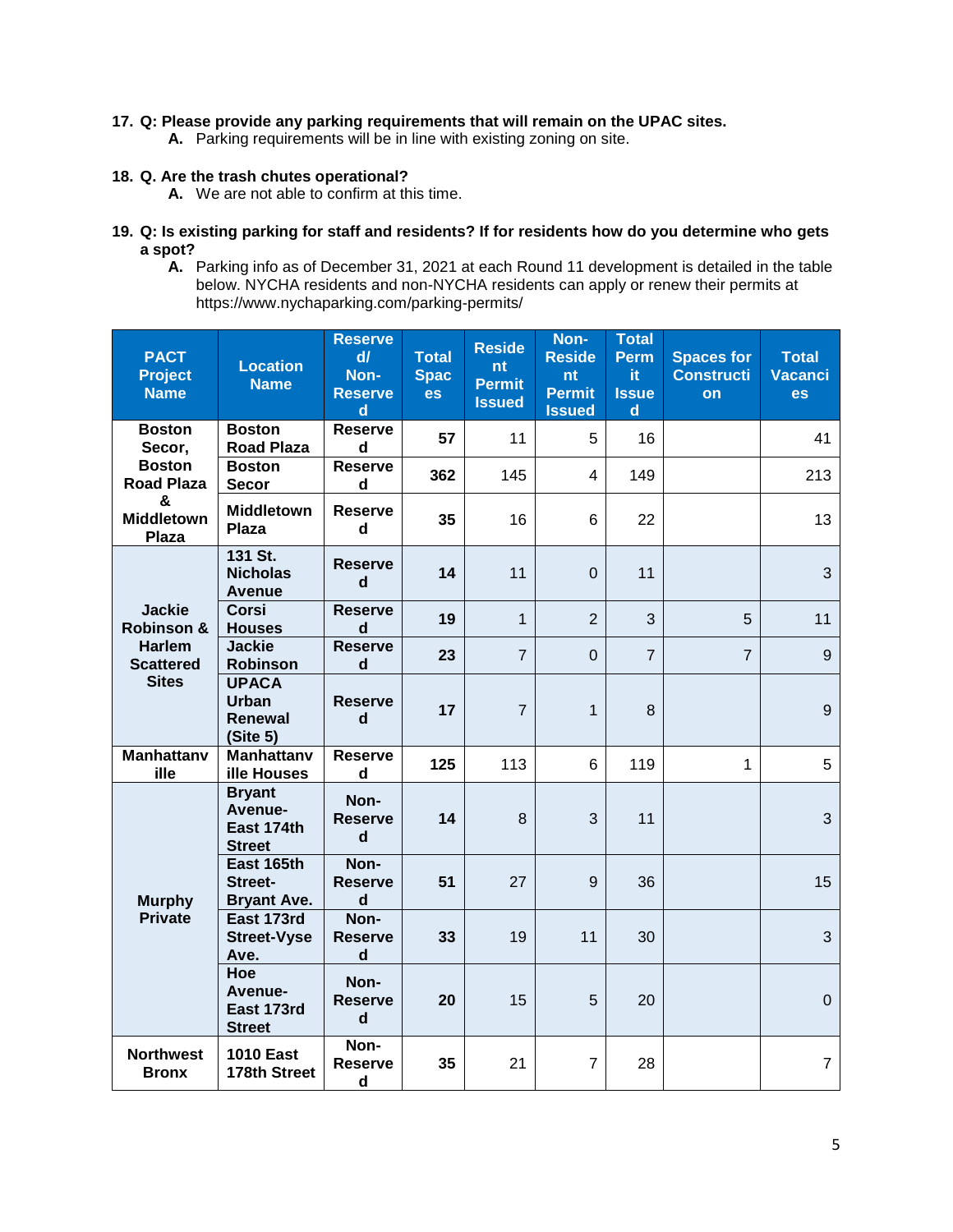| <b>Scattered</b><br><b>Sites</b> | <b>Bailey</b><br>Avenue-W.<br><b>193rd</b><br><b>Street</b><br><b>Houses</b> | Non-<br><b>Reserve</b><br>d | 29 | 23 |                | 24 |   | 5  |
|----------------------------------|------------------------------------------------------------------------------|-----------------------------|----|----|----------------|----|---|----|
|                                  | East 180th<br>Street-<br><b>Monterey</b><br>Ave.                             | Non-<br><b>Reserve</b><br>d | 18 | 13 | $\overline{2}$ | 15 |   | 3  |
|                                  | Fort<br>Independen<br>ce Houses                                              | <b>Reserve</b><br>d         | 59 | 33 | 16             | 49 |   | 10 |
|                                  | <b>Twin Parks</b><br>East                                                    | <b>Reserve</b><br>d         | 35 | 5  | 4              | 9  |   | 26 |
|                                  | West<br><b>Tremont</b><br>Avenue                                             | Non-<br><b>Reserve</b><br>d | 17 | 2  | 8              | 10 | 4 | 3  |

#### **20. Q: Will HDC require prevailing wage for the new construction building?**

**A.** Project Teams should comply with the prevailing wage / general wage requirements of the subsidy program they are proposing participation in. In the event a new construction building is being proposed without any subsidy programs, please assume the NYCHA prevailing wage requirements unless instructed otherwise by NYCHA.

#### **21. Q: What are the PNA and Other NYCHA Assessment Costs that are included on the development budget tab and why are these not part of the overall \$1M that we are holding for NYCHA Predevelopment Costs?**

- **A.** Project Teams should continue to hold funds for both the specifically delineated costs and the general NYCHA reimbursement for predevelopment costs in the initial budgets. We will refine these with the designated Project Team.
- **22. Q: Can NYCHA provide a breakdown of which commercial tenants leases provide coverage of the maintenance, taxes and insurance and which ones do not?**
	- **A.** We are not able to provide this detail at this time.
- **23. Q: It looks like RFEI states that the Jackie Robinson cluster has 1,063 units but Exhibit C and the financial model have 1,040. Can you clarify?**
	- **A.** The Jackie Robinson & Harlem Scattered Sites project as 1,063 units in total with 1,040 residential units and 23 non-residential units.
- **24. Q: Our GC and Architect are still asking for the plans of those two additional buildings. A.** All plans that are available have been provided on the external Sharepoint.
- **25. Q: For work labeled as in "Design/Procurement" - is the work still expected to be completed regardless of the timing of the PACT designation and conversion?**
	- **A.** The work should be contemplated in your scoping analysis. NYCHA will work with the designated Project Team to finalize the scope and determine the extent to which all work currently in the 'Design / Procurement' category should be implemented in the final project scope.
- **26. Can you please provide more detail on the scope of work for projects listed as "Ventilation" for the work type?**
	- **A.** These scope items relate to improved internal air quality and air circulation.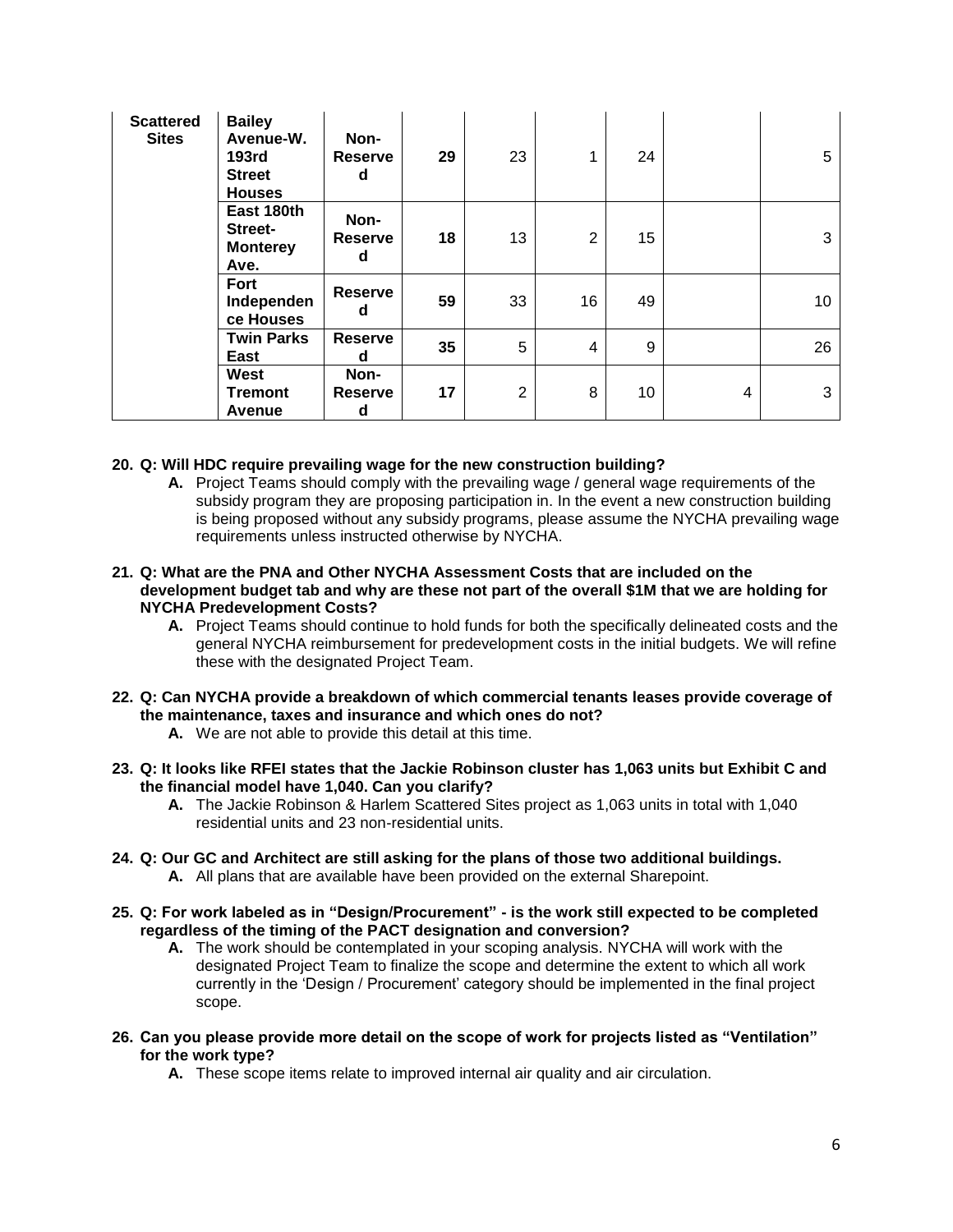#### **III. MANHATTANVILLE**

- **1. Q: What is the R rating of the roofs at Manhattanville?** 
	- **A.** We are not able to provide this detail at this time.

### **V. Murphy Private**

- **1. Q: Please confirm if the following folders uploaded under Historic Records and Maps are relevant to the project: 1) Murphy 01 2) Murphy 02**
	- **A.** Confirming that all files uploaded to these folders are relevant to this project.
- **2. Q: Please provide any available environmental reports for the Murphy Private developments. A.** All available reports have been provided on the External Sharepoint.
- **3. Q: Are there Prevailing Wage requirements for this project? A.** Yes, please reference the prevailing wage language in the RFEI.
- **4. Q: Please confirm if the following versions of the response need to be electronically submitted on March 17:**
	- **Original response**
	- **Summarized response**
	- **Redacted response**
		- **A.** Confirmed that these all need to be electronically submitted.
- **5. Q: Please confirm if printed copies the following versions of the response need to be submitted on March 17:**
	- **Original response**
	- **Summarized response**
	- **Redacted response**
		- **A.** Please reference page 56 of the RFEI. After submitting a digital version, applicants should prepare a redacted, printed version for the resident review committee members. These can be delivered after March 17, 2022.
- **6. Q: Could you please provide Exhibit E : Section 3 Forms?**
	- **A.** These are available on the Procurement Site.
- **7. Q: Are there Physical Needs Assessment reports available for the buildings at Murphy Private project? Could you please provide.** 
	- **A.** All available reports have been uploaded to the External Sharepoint.
- **8. For the parcels along Hoe Avenue to the northwest (Block 2982, Lots 29,32,35,38) there seems to be an encroachment on the tax lot area along the rear yard, including grocery parking and retaining wall and a single-story structure accessible from Southern Boulevard. Should we assume this portion of the tax lot could be reclaimed as part of this proposal?**
	- **A.** NYCHA is not able to provide guidance on this at this time. We will work with the designated project team on finalizing the approach.
- **9. Could you please provide any information relating to the tanks at the following addresses:** 
	- **1705-1707 Bryant Avenue**
	- **1700 Hoe Avenue**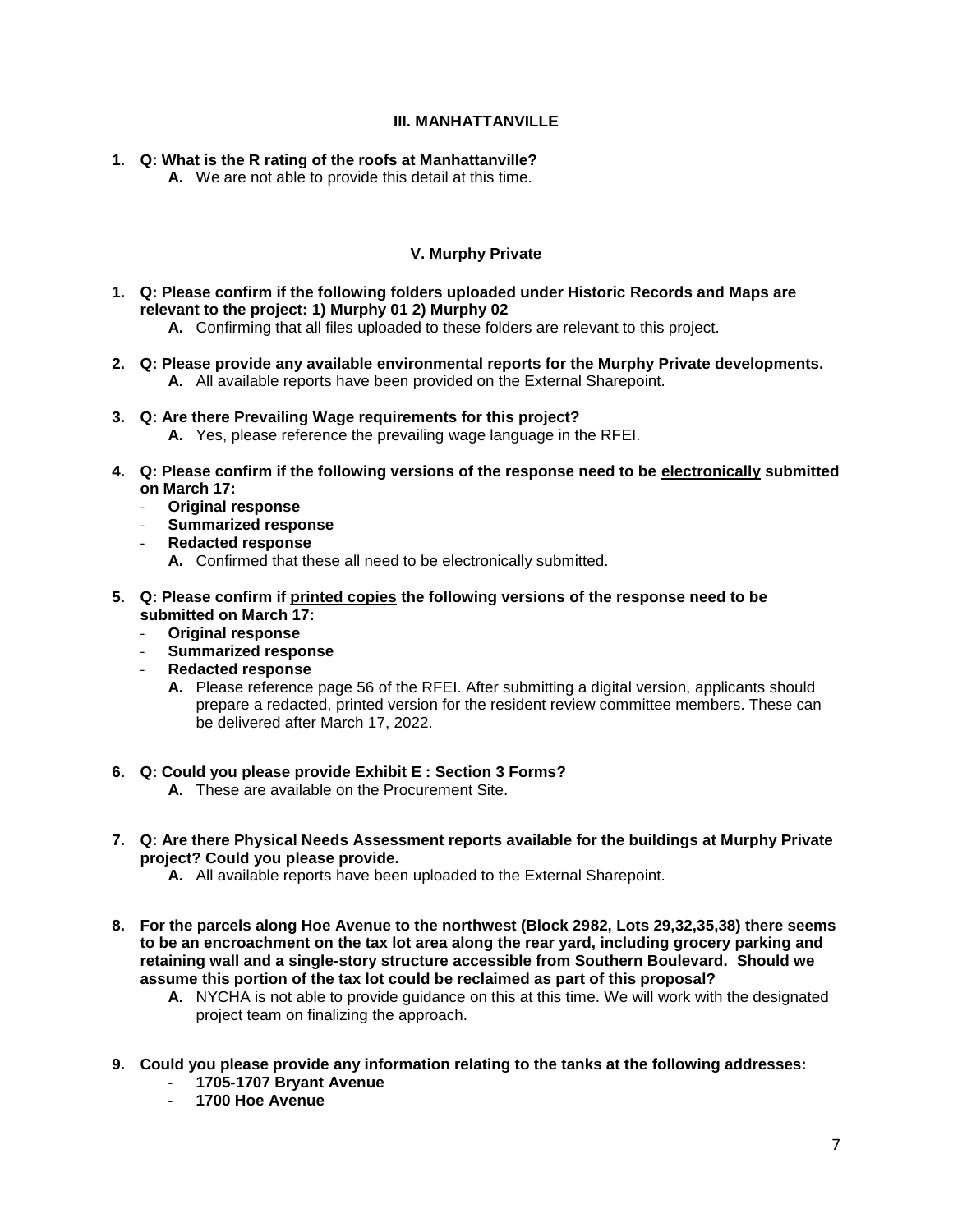- A. NYCHA is not able to provide further detail on this at this time.
- **10. As a part of the 'Baseline Scope: On-site generation, storage and back-up generators', it has been asked to 'Assume back-up power generators for all community facilities'. Could you please provide clarity on what all should be included in the scope.** 
	- **A.** Please refer to the scope guidance.
- **11. Has there been any additional resident surveys conducted? Is there any feedback that can be shared with developers?**
	- **A.** All available feedback from engagement with the residents has been provided.
- **12. Regarding the requirement for back-up power generators for all community facilities, please advise if there are specific loads that should be on back-up power (i.e. – lighting, specific receptacles, appliances like refrigerators, etc). Putting items like air conditioning systems on back-up power will greatly increase the required generator size.** 
	- **A.** We are not able to provide further guidance on this at this time.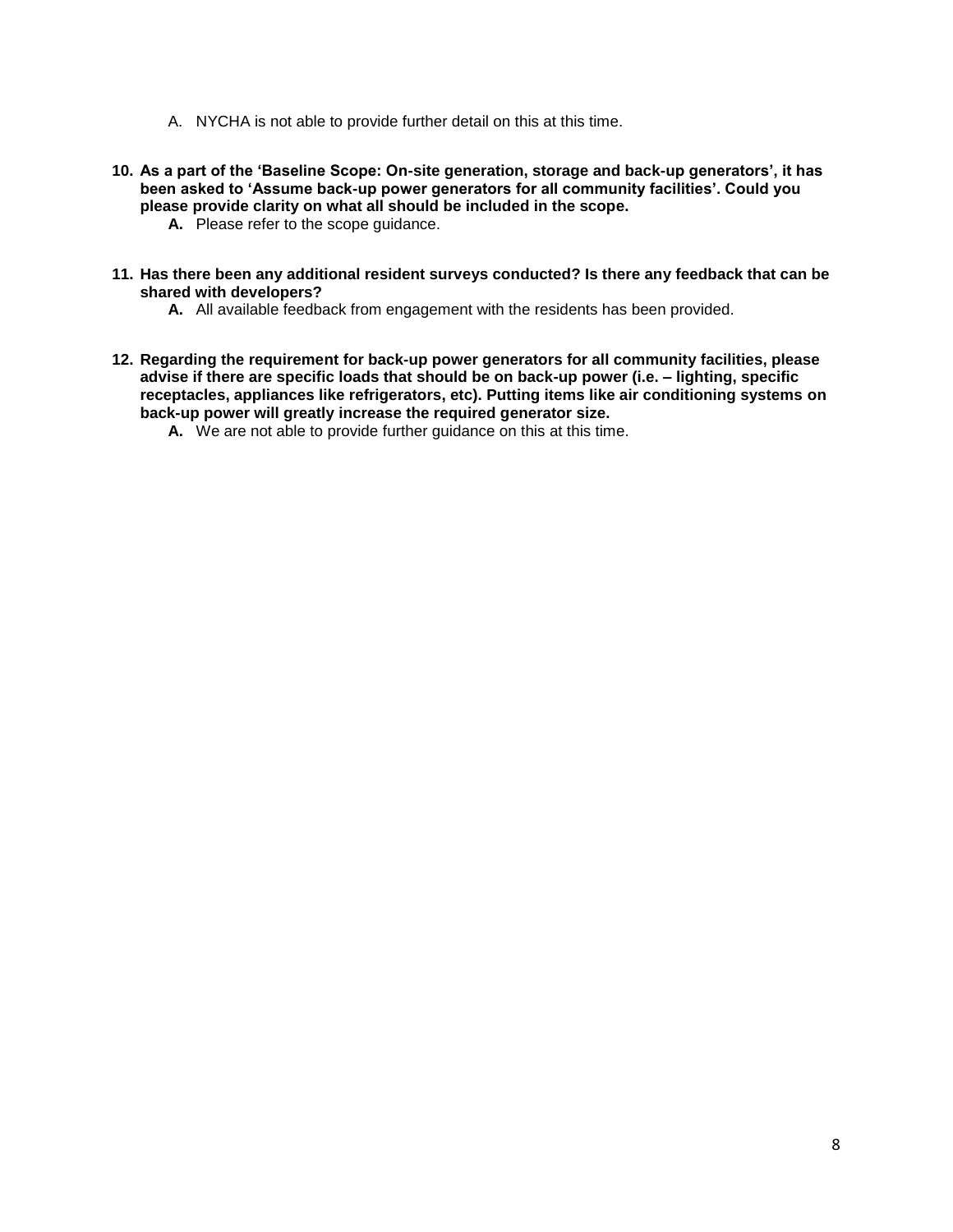#### **VI. NORTHWEST BRONX SCATTERED SITES**

- **13. How many residential parking spots exist at 1010 E 178th?**
	- **A. Please see the breakdown of parking spots as of December 31, 2021 at 1010 East 178th Street below.**

| <b>Development Name</b>           | 1010 East 178th Street |
|-----------------------------------|------------------------|
| <b>Reserved/Non-Reserved</b>      | <b>Non-Reserved</b>    |
| <b>Total Spaces</b>               | 35                     |
| <b>Resident Permit Issued</b>     | 21                     |
| <b>Non-Resident Permit Issued</b> |                        |
| <b>Total Permit Issued</b>        | 28                     |
| <b>Spaces for Construction</b>    |                        |
| <b>Total Vacancies</b>            |                        |

- **14. We see the modernization report includes significant funds for LL11 work. How should this impact our comprehensive scope and building cladding?** 
	- **A.** Project teams should assume that any brick repair required by the LL11 work that would also be required for cladding would not need to be duplicated.
- **15. We see the modernization report for Fort Independence includes significant funds for HVAC work. Should we remove this from our scope completely?** 
	- **A.** If the HVAC scope corresponds to the requirements laid out in either the baseline or the comprehensive scope scenarios, then project teams do not need to include this in the project scope. If the scope is repair in kind, then teams should follow the guidelines from the baseline and comprehensive guidance.
- **16. For concrete buildings, do we need to build up doorframes to accommodate for new roofs?**
	- **A.** NYCHA will work with the designated project team to finalize this component. If the roof replacement strategy will add significant thickness, teams should assume that adjustments will need to be made to existing building components.
- **17. What R-value are the roofs in the modernization report? Do we need to price an increase in the R-value for the comprehensive scope?** 
	- **A.** Any roof replacement project being performed will be to code minimum. Yes, teams should price an increase in the R-value into the comprehensive scope.
- **18. For wood framed buildings, have the beams been replaced or should we include an allowance for beam replacement in our scope? Please indicate NYCHA's perspective on how beam replacement will impact relocation strategies.** 
	- **A.** If beams have been replaced recently, that would be in the modernization report / archival drawing sets in the diligence folder. If based on your teams expertise, it would be required, you should include an allowance.
	- **B.** If your team is assuming substantial beam replacement that would require temporary relocation, you should summarize those assumptions in the proposal.